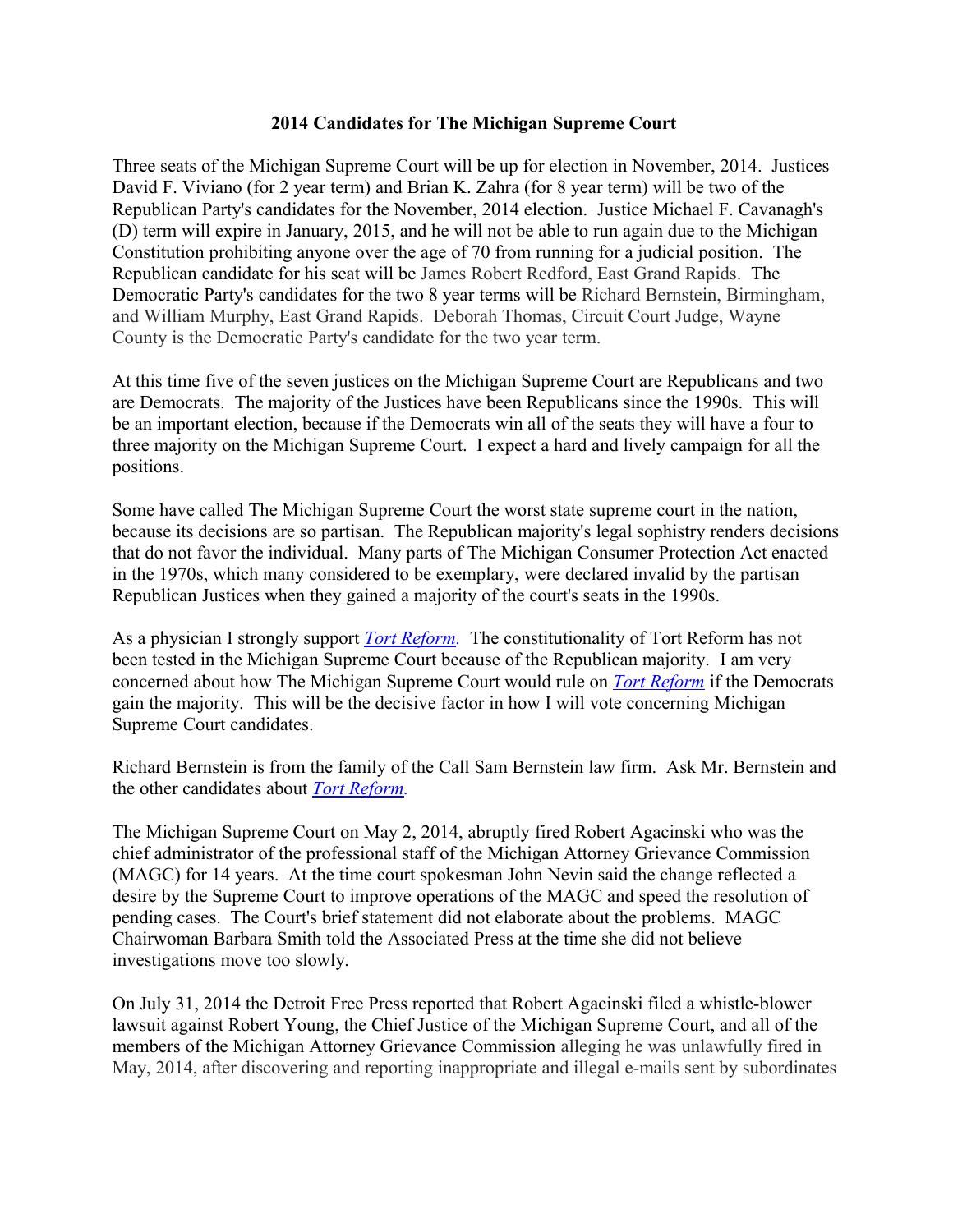in his office. **What is going on with those who are suppose to protect the integrity of our legal system?**

### **What about the citizens of Michigan and their role in our legal system?**

The *[Golden Legal Oversight Amendment](http://www.tagolden.com/changemiconstitution.pdf)* that I propose will create an independently elected board, the *Michigan Legal Oversight Board*, to police the Michigan legal system, write Court Rules, and administer Michigan courts instead of the Michigan Supreme Court as mandated by Michigan's current constitution. Michigan citizens need protection from the Michigan legal system that the Justices of the Michigan Supreme Court have never provided and never will because of a conflict of interest. After all they are attorneys first. Attorneys are unethical if they are not loyal to their clients. The clients of the Michigan Supreme Court are the citizens of Michigan. Unfortunately, the Justices first loyalty is to their fellow attorneys, and not the citizens of Michigan.

Numerous citizens are injured due to this uncontrolled disloyalty. In 1970 former U.S. Supreme Court Justice Tom Clark stated that a "scandalous situation" existed nationally concerning the legal system policing itself. It is now even worse. It is the fox guarding the hen house. The Michigan Supreme Court's appointed staff of the Michigan Attorney Grievance Commission secretly files away about 97% of the complaints it receives. The public can never evaluate its work. Its quality control on 450 complaints it received in 2008 about its work concerning 3,200 initial complaints is a secret internal process of the master fox evaluating the foxes. (Figures from MAGC 2008 Annual Report on their website.)

# **A few examples of the Justices actions abusing citizens:**

The attorney ethical code written by the Michigan Supreme Court states it is unethical for attorneys to charge for work not performed. The Justices recently ruled in a case that it is proper for an attorney to charge hourly fees against a paid retainer, and the attorney may keep the balance of the retainer if no work is charged against it. Court rules state that on motion day cases should be heard on a first come first serve basis, and everyone should be present at the same time. This court rule means some will have to wait a long time in court to be heard by the judge, and their attorney will charge them for the wait. The callous courts should operate by appointments. Friends of the Court Referees are policed by Supreme Court appointed court administrators who allow abusive, biased, and unsatisfactory job performance. Divorce attorneys can take advantage of the client concerning how a mediator is appointed because of court rules. There are other abuses within the legal system.

Question the above candidates concerning the issues that I raise or your own similar issues with the legal system. Make the candidate commit to specific improvements in the legal system before giving your support. Unfortunately, candidates garner support based on their perceived partisan politics, and not legal ethics which are never discussed.

The Michigan Supreme Court has breached the public's trust many times concerning the issues I bring before you. Will new Justices be an improvement? Michigan citizens can protect themselves from the legal system by implementing the *Golden Legal Oversight Amendment*.